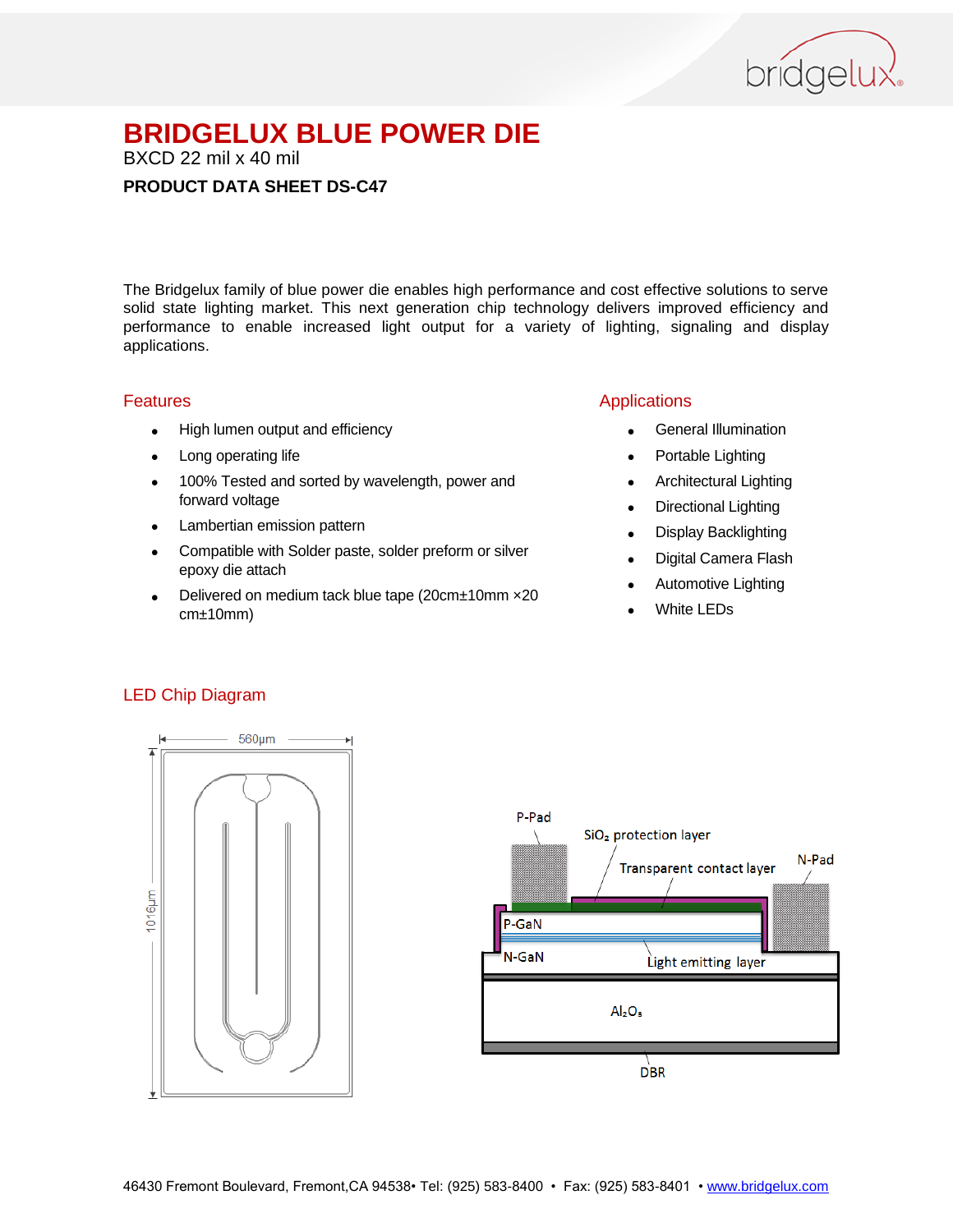BXCD 22 mil x 40 mil

#### Product Nomenclature

#### **B X C D 2240 X X X – Y – Z**

Where:

|    | BXCD: Designates product family             |
|----|---------------------------------------------|
|    | 2240: Designates die size (22 mil x 40 mil) |
|    | XXX: Designates dominant wavelength bin     |
| Y: | Designates radiometric power bin            |

Z: Designates forward voltage bin

#### Part Numbering and Bin Definitions

Bridgelux LED chips are sorted into the brightness and dominant wavelength bins shown below at  $I_f =$ 120 mA. Each blue tape contains die from only one brightness bin and one wavelength bin.

The forward voltage bins are 2.6-2.7 V (K1), 2.7-2.8 V (K2), 2.8-2.9 V (L1), 2.9-3.0 V (L2), 3.0-3.1 V (A1), and 3.1-3.2 V (A2). The maximum forward voltage ( $V_f$  max) = 3.6 V.

| <b>Dominant</b> | <b>Power Bin D4</b> | <b>Power Bin D5</b> |  |
|-----------------|---------------------|---------------------|--|
| Wavelength      | $(230 - 240$ mW)    | $(240 - 250$ mW)    |  |
|                 |                     |                     |  |
| 450 to 452.5nm  | BXCD2240450-D4-z    | BXCD2240450-D5-z    |  |
| 452.5 to 455nm  | BXCD2240452-D4-z    | BXCD2240452-D5-z    |  |
| 455 to 457.5nm  | BXCD2240455-D4-z    | BXCD2240455-D5-z    |  |
| 457.5 to 460nm  | BXCD2240457-D4-z    | BXCD2240457-D5-z    |  |
|                 |                     |                     |  |
|                 |                     |                     |  |
| <b>Dominant</b> | <b>Power Bin D6</b> | <b>Power Bin D7</b> |  |
| Wavelength      | $(250 - 260$ mW)    | $(260 - 270$ mW)    |  |
|                 |                     |                     |  |
| 450 to 452.5nm  | BXCD2240450-D6-z    | BXCD2240450-D7-z    |  |
| 452.5 to 455nm  | BXCD2240452-D6-z    | BXCD2240452-D7-z    |  |
| 455 to 457.5nm  | BXCD2240455-D6-z    | BXCD2240455-D7-z    |  |

**Note:** z = "K1" for Vf bin of 2.6-2.7V; "K2" for Vf bin of 2.7-2.8V; "L1" for Vf bin of 2.8-2.9V; z = "L2" for Vf bin of 2.9-3.0V; z = "A1" for Vf bin of 3.0-3.1V; z = "A2" for Vf bin of 3.1-3.2V.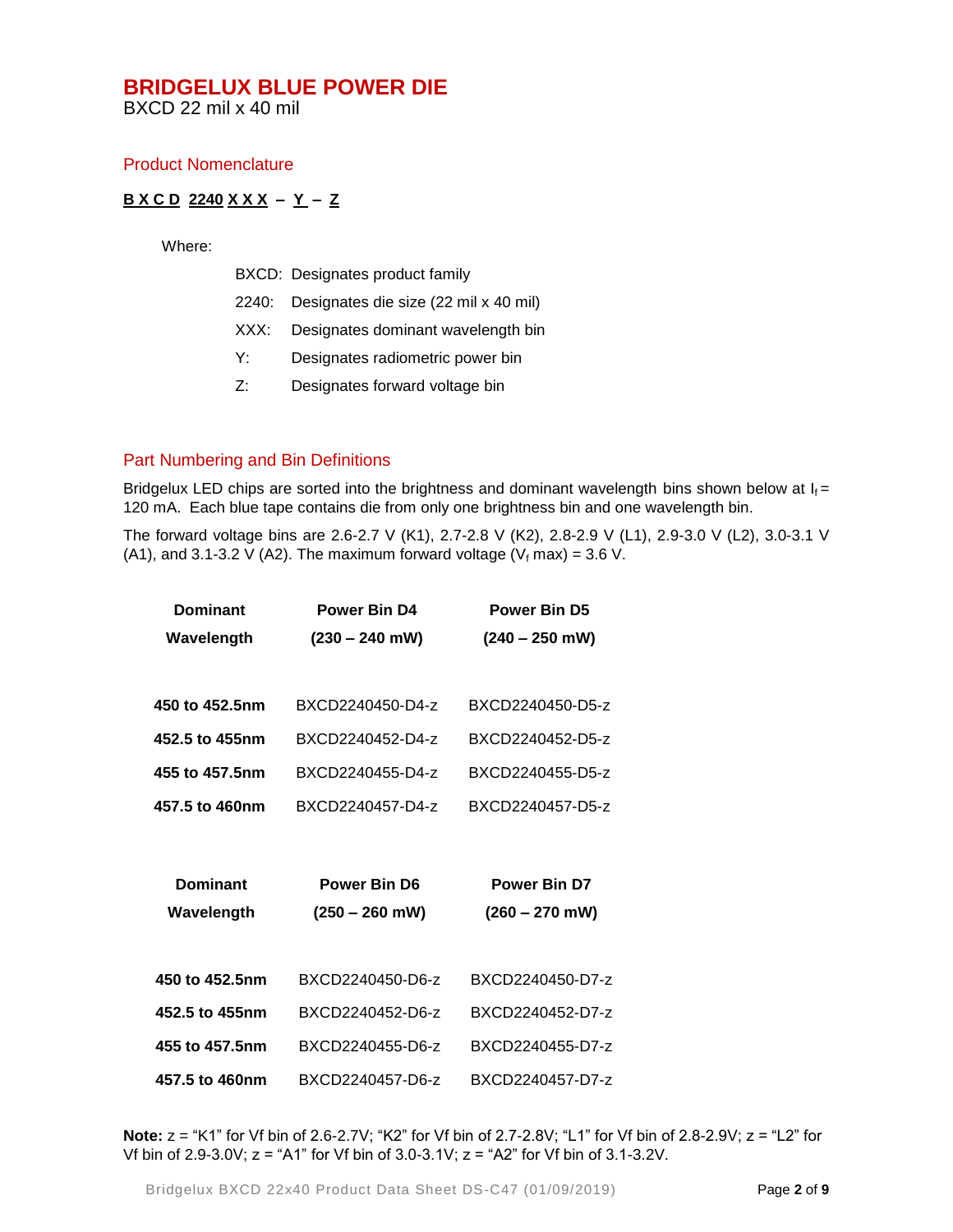## **BRIDGELUX Blue Power Die**

BXCD 22 mil x 40 mil

#### Mechanical Dimensions

| Chip size            | $560(\pm 25)$ µm × 1016( $\pm 25$ ) µm |
|----------------------|----------------------------------------|
| Wafer thickness      | 200± 10 µm                             |
| <b>Pad Thickness</b> | $2.0 \pm 0.3 \mu m$                    |
| Au Pad Diameter      | P: $72(\pm 5)$ µm / N: $72(\pm 5)$ µm  |

#### Absolute Maximum Ratings

| <b>Parameter</b>                  | <b>Symbol</b>                            | <b>Maximum Rating</b>          | <b>Condition</b>   |
|-----------------------------------|------------------------------------------|--------------------------------|--------------------|
| <b>Forward DC Current</b>         | $\mathbf{I}_{\text{f}}$                  | 350 $mA^1$                     | $T_a = 25^\circ C$ |
| <b>Forward Voltage</b>            | $V_{f}$                                  | 3.6V                           | $I_f = 120$ mA     |
| Reverse voltage                   | V,                                       | $-5V$                          | $T_a = 25^\circ C$ |
| <b>Reverse Current</b>            | ı,                                       | $2.0 \mu A$                    | $V_r = -5 V$       |
| Junction Temperature              | T <sub>i</sub>                           | 125°C                          |                    |
| Assembly Process Temp.            |                                          | $325^{\circ}$ C for <5 seconds |                    |
| Storage Conditions (chip on tape) | 0°C to $+40^{\circ}$ C ambient. RH < 65% |                                |                    |

#### Notes:

- 1. Maximum drive current depends on junction temperature, die attach methods/materials, and lifetime requirements of the application.
- 2. Bridgelux LED chips are Class 1 ESD sensitive.
- 3. The typical spectra half-width of the BXCD2240 blue power die is < 25 nm.
- 4. Please consult the Bridgelux technical support team for information on how to optimize the light output of our chips in your package.
- 5. Brightness values are measured in an integrating sphere using silver plated TO39 headers without encapsulation.
- 6. Tapes should be stored in a vertical orientation, not horizontally stacked. Stacking of tapes can place excessive pressure on the bond pads of the LED, resulting in reduced wire bonding strength.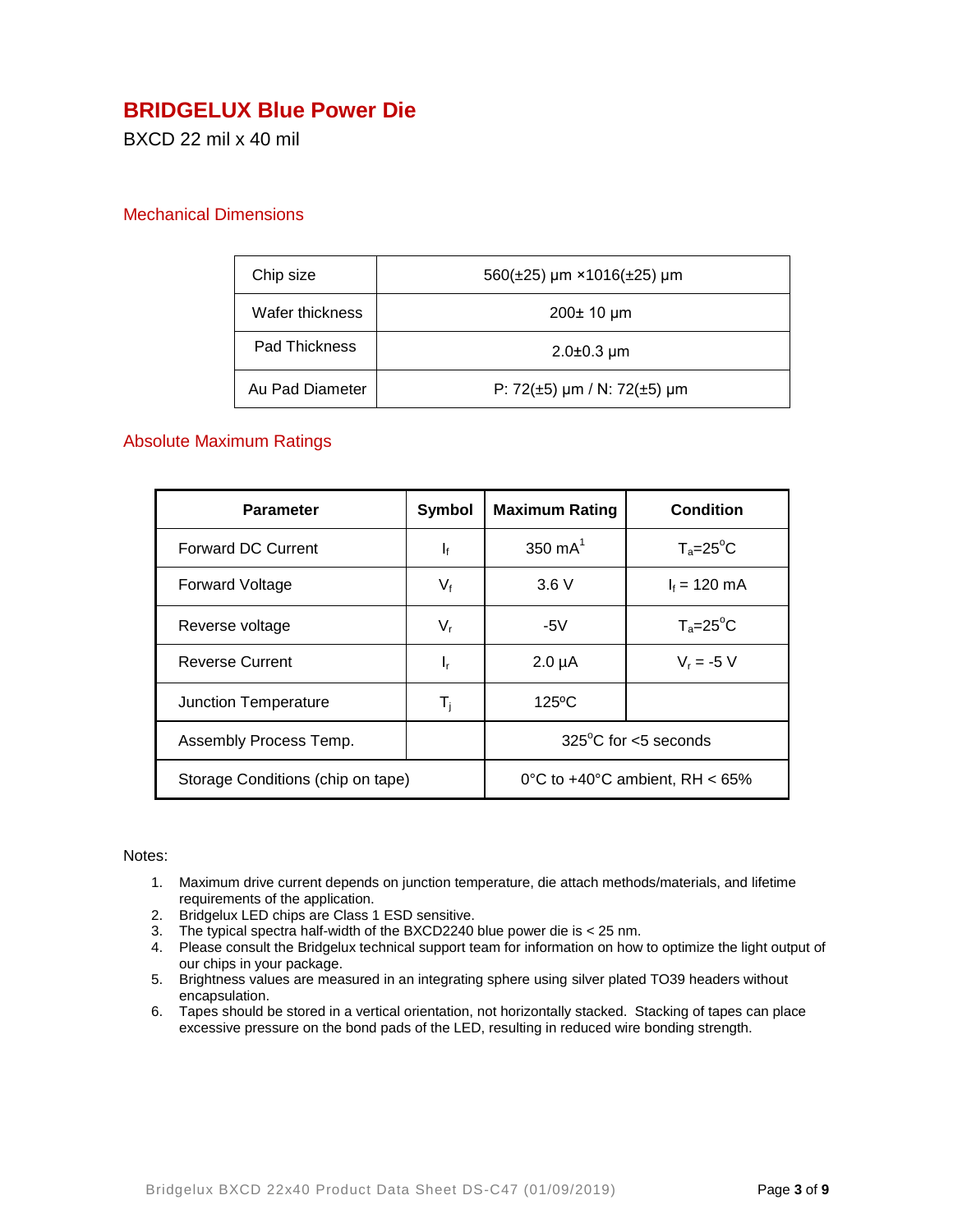#### **BRIDGELUX BLUE POWER DIE** BXCD 22 mil x 40 mil

#### Environmental Compliance

Bridgelux is committed to providing environmentally friendly products to the solid state lighting market. Bridgelux BXCD2240 blue power die are compliant to the European Union directives on the restriction of hazardous substances in electronic equipment, namely the RoHS directive. Bridgelux will not intentionally add the following restricted materials to BXCD2240 die products: lead, mercury, cadmium, hexavalent chromium, polybrominated biphenyls (PBB) or polybrominated diphenyl ethers (PBDE).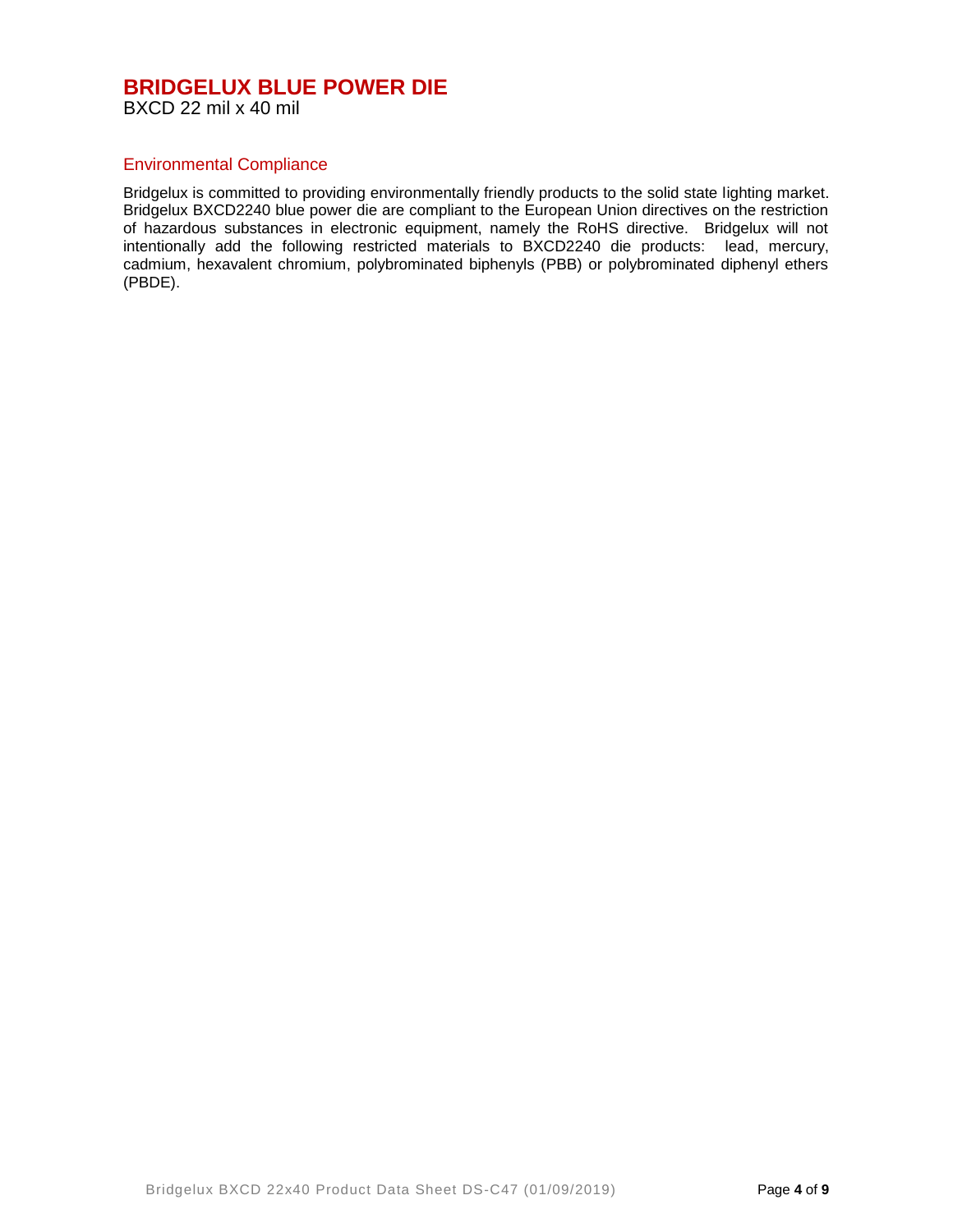BXCD 22 mil x 40 mil

#### Performance vs. Current

The following curves represent typical performance of the BXCD2240 blue power die. Actual performance will vary slightly for different power, dominant wavelength and Vf bins.



Figure 1: Relative Luminous Intensity vs. Forward Current ( $T_i = 25^{\circ}C$ )



Figure 2: Forward Current vs. Forward Voltage  $(T_i = 25^{\circ}C)$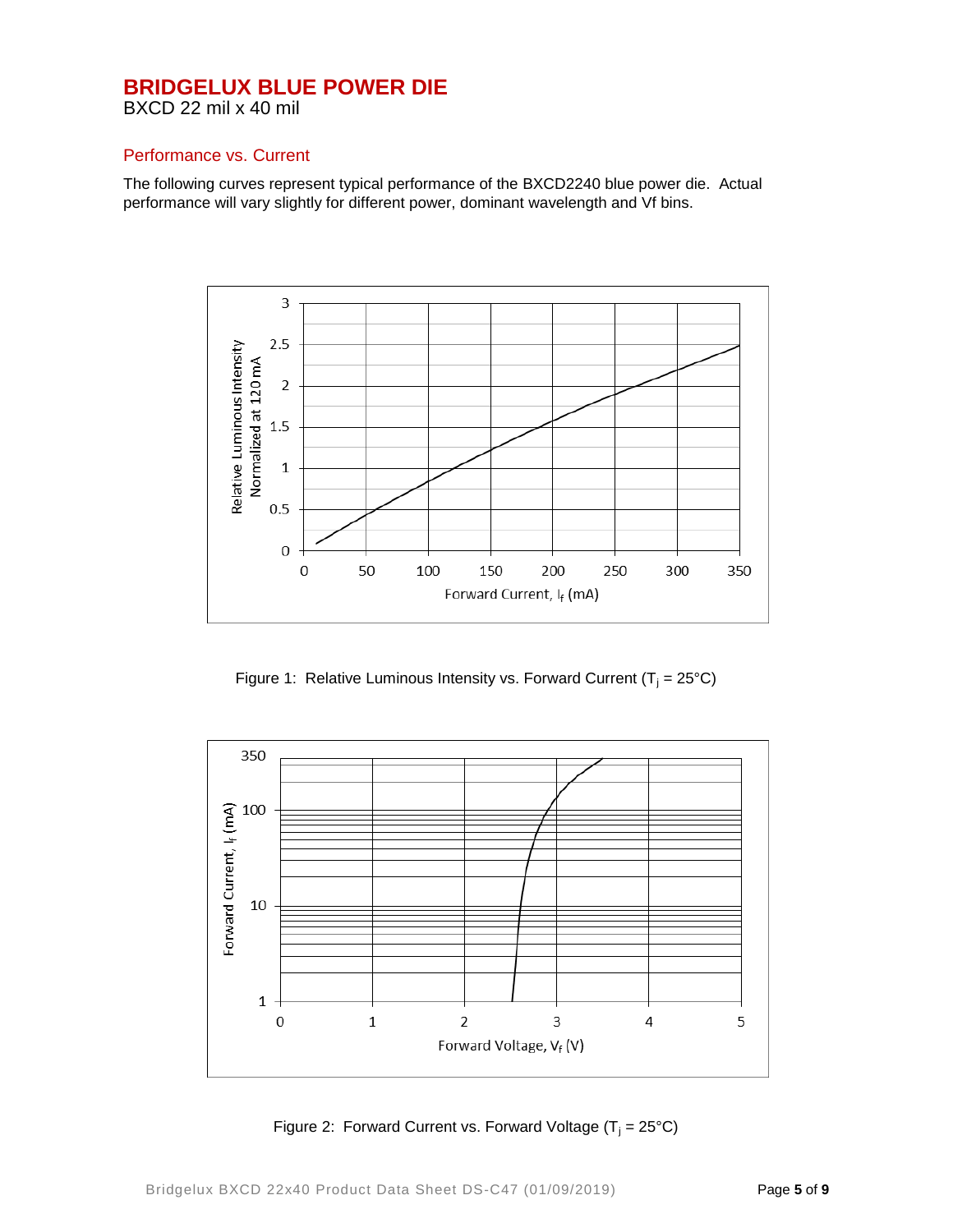BXCD 22 mil x 40 mil

#### Performance vs. Junction Temperature

The following curves represent typical performance of the BXCD2240 blue power die. Actual performance will vary slightly for different power, dominant wavelength and Vf bins.



Figure 3: Forward Voltage Shift vs. Junction Temperature



Figure 4: Relative Light Intensity vs. Junction Temperature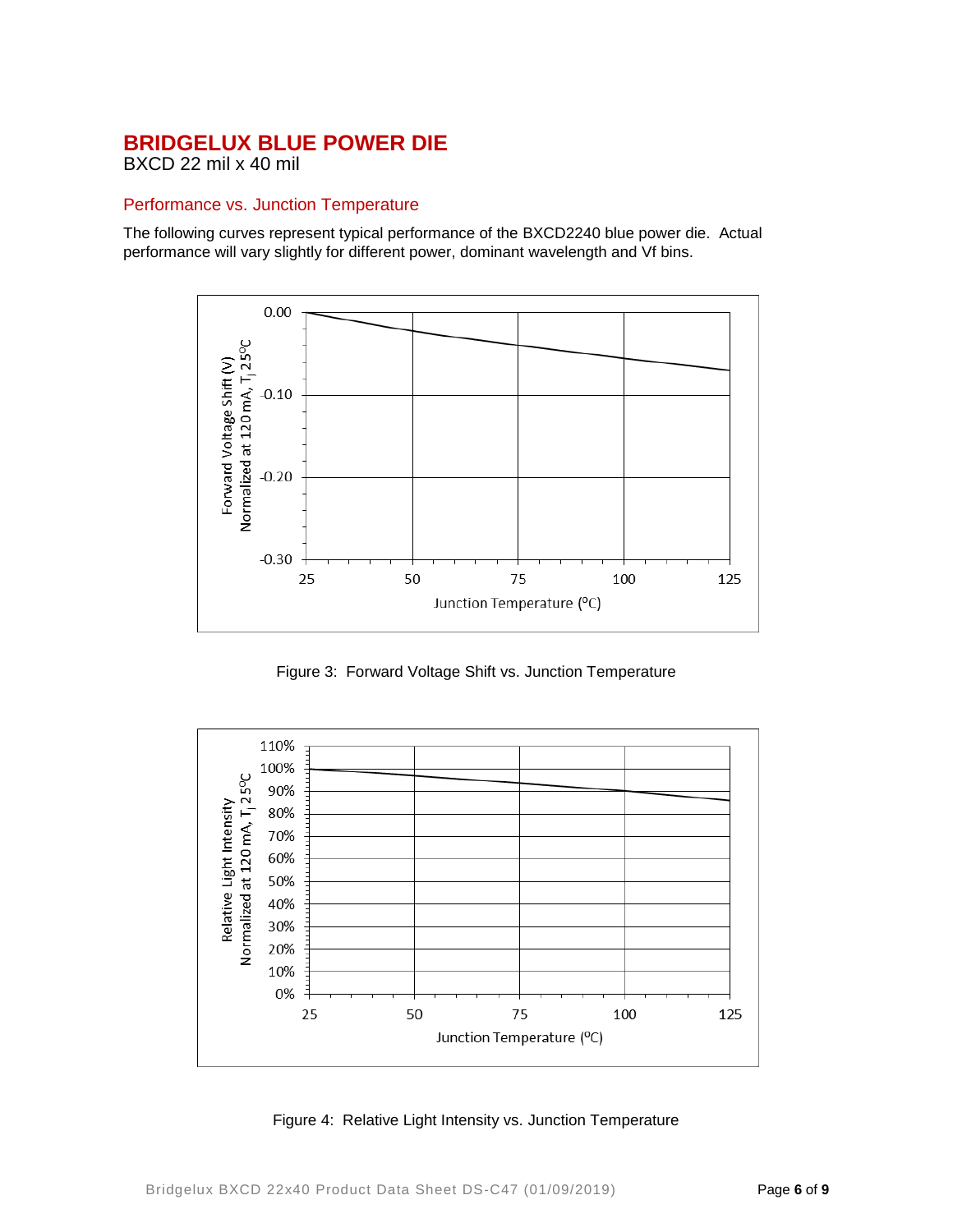BXCD 22 mil x 40 mil

#### Wavelength Shift

The following curves represent typical performance of the BXCD2240 blue power die. Actual performance will vary slightly for different power, dominant wavelength and Vf bins.



Figure 5: Wavelength Shift vs. Junction Temperature



Figure 6: Wavelength Shift vs. Forward Current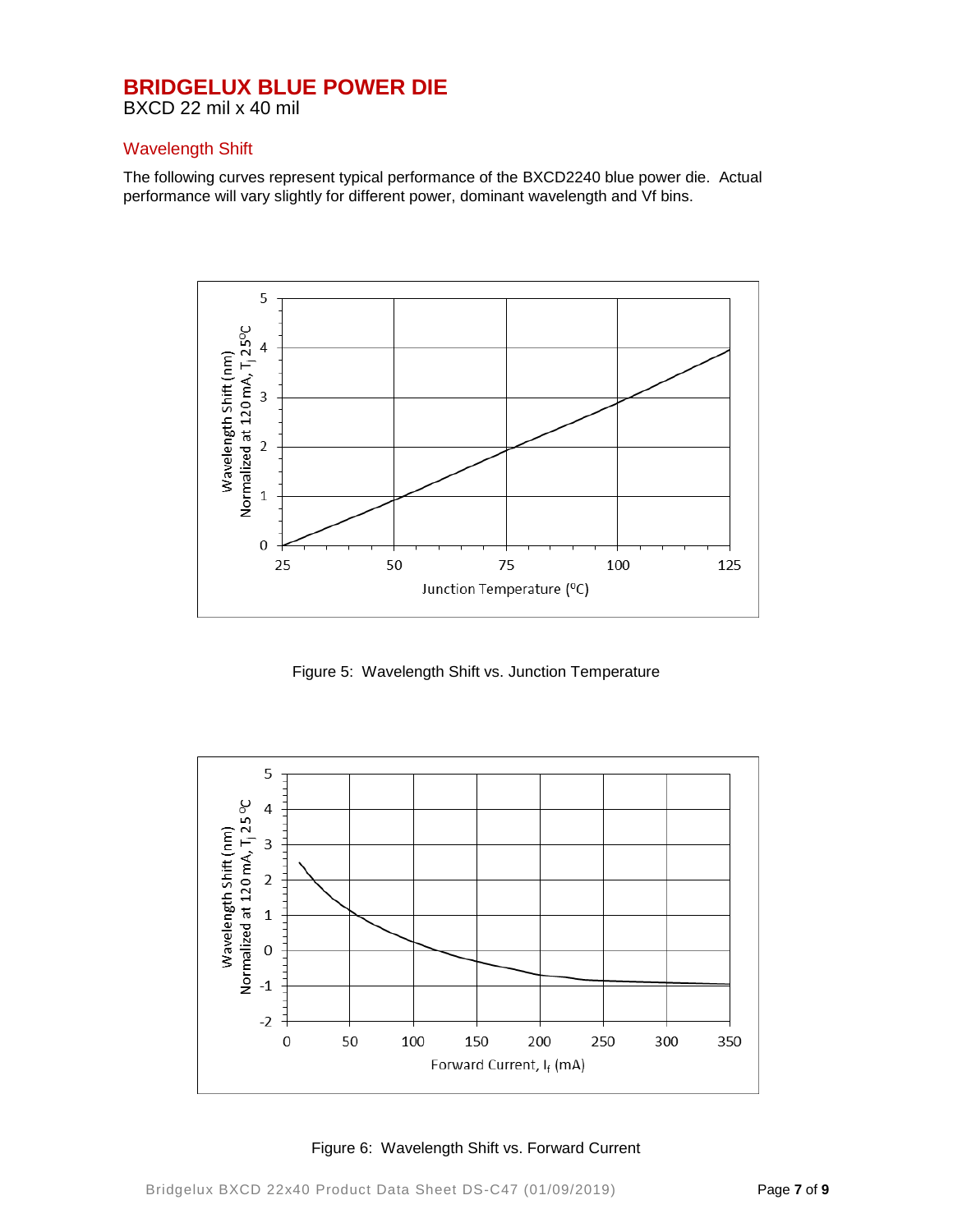#### **BRIDGELUX BLUE POWER DIE** BXCD 22 mil x 40 mil

### Typical Radiation Pattern



Figure 7: Typical Radiation Pattern (120 mA Operation)

### Current De-rating Curves



Figure 8: Current Derating Curve vs. Ambient Temperature (derating based on T<sub>i</sub> max 125°C)